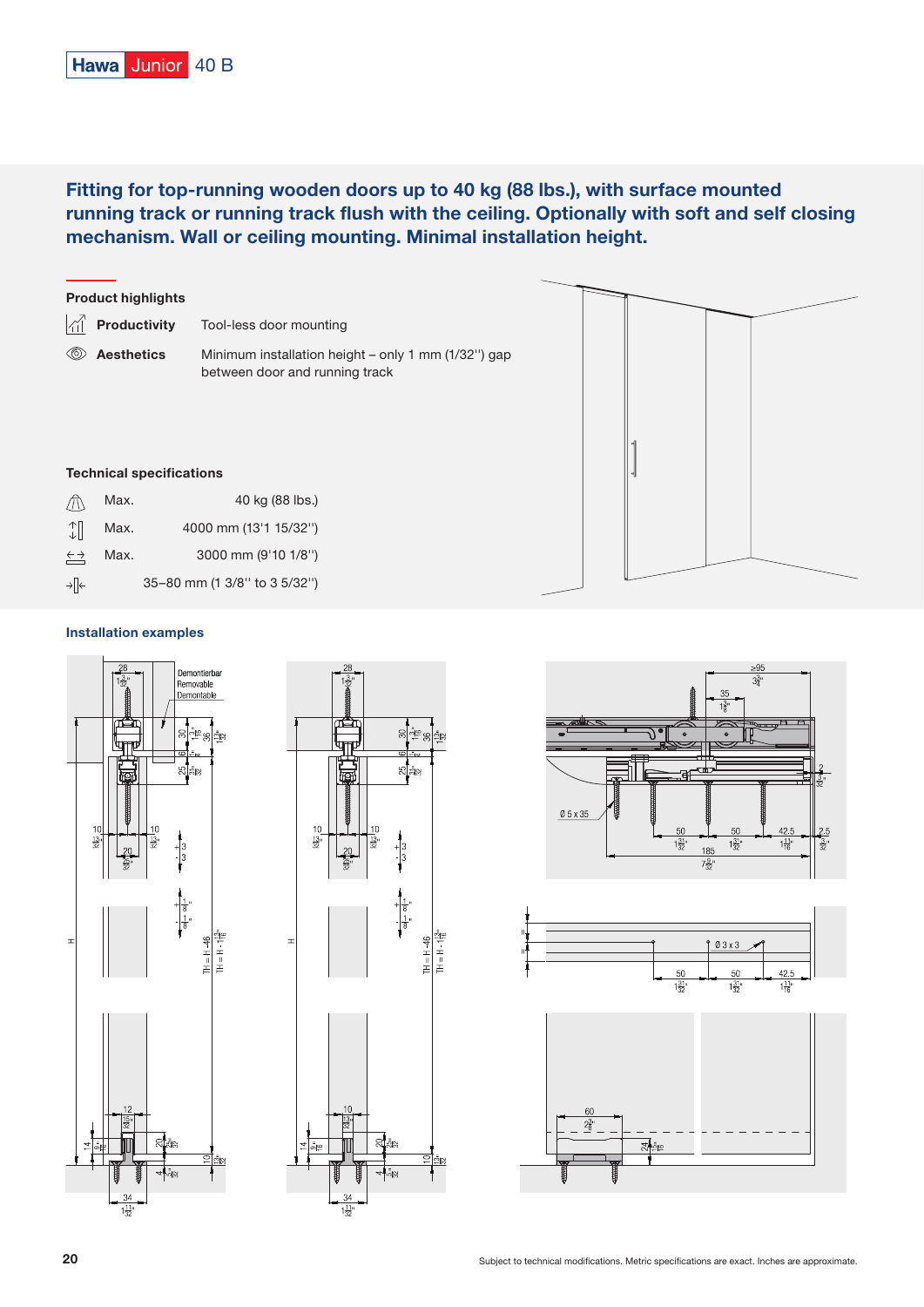# Set for 1 wooden door up to 40 kg (88 lbs.)

|                                                        |                                                                                   |       |       | No.   |
|--------------------------------------------------------|-----------------------------------------------------------------------------------|-------|-------|-------|
| Hawa Junior 40 B, for 1 door                           |                                                                                   |       | 25903 |       |
| Hawa Junior 40 B, with 2 track stoppers,<br>for 1 door |                                                                                   |       | 26039 |       |
| Set consisting of:                                     |                                                                                   | 25903 | 26039 | No.   |
|                                                        | Two-wheeled running<br>gear, M8, plastic wheels                                   | 2     | 2     | 25898 |
|                                                        | Stopper, with adjustable<br>retention spring                                      | 1     | 2     | 10640 |
|                                                        | Suspension profile,<br>plate with screw M8,<br>frontal attachment                 | 2     | 2     | 19631 |
|                                                        | Cover cap to suspension<br>profile, plastic, anthra-<br>cite                      | 2     | 2     | 21520 |
|                                                        | Bottom guide, zero<br>tolerance, groove width<br>10 mm (13/32"), plastic<br>black | 1     | 1     | 14427 |
|                                                        | Screw-on rubber door<br>stop                                                      | 1     | 1     | 10629 |
|                                                        | Adjustment and<br>fixing key for<br>suspension assembly                           | 1     | 1     | 10793 |
|                                                        | Hex key 4 mm,<br>length 160 mm                                                    | 1     | 1     | 19931 |

#### Running tracks



# Guide tracks

|                                                               | mm<br>(inch)           | No.   |  |
|---------------------------------------------------------------|------------------------|-------|--|
| Guide track, for<br>groove mounting,<br>plastic, 10-piece set | 1,300<br>(4' 3 3/16'') | 14540 |  |

### Soft close SoftMove 40

#### For soft closing in opening and closing direction order 2 sets.

|                        | <b>No</b> |
|------------------------|-----------|
| Soft close SoftMove 40 | 25987     |

 $\overline{1}$ 

# Angled profiles for wall mounting

|                                                                         | mm<br>(inch)            | No.   |
|-------------------------------------------------------------------------|-------------------------|-------|
| Angled profile for wall<br>mounting, aluminum,<br>anodized, pre-drilled | 2,000<br>(6' 6 3/4'')   | 18404 |
|                                                                         | 4,000<br>(13' 1 15/32") | 18636 |
|                                                                         | 6,000<br>(19' 8 7/32")  | 18403 |
|                                                                         | cut to<br>size          | 18405 |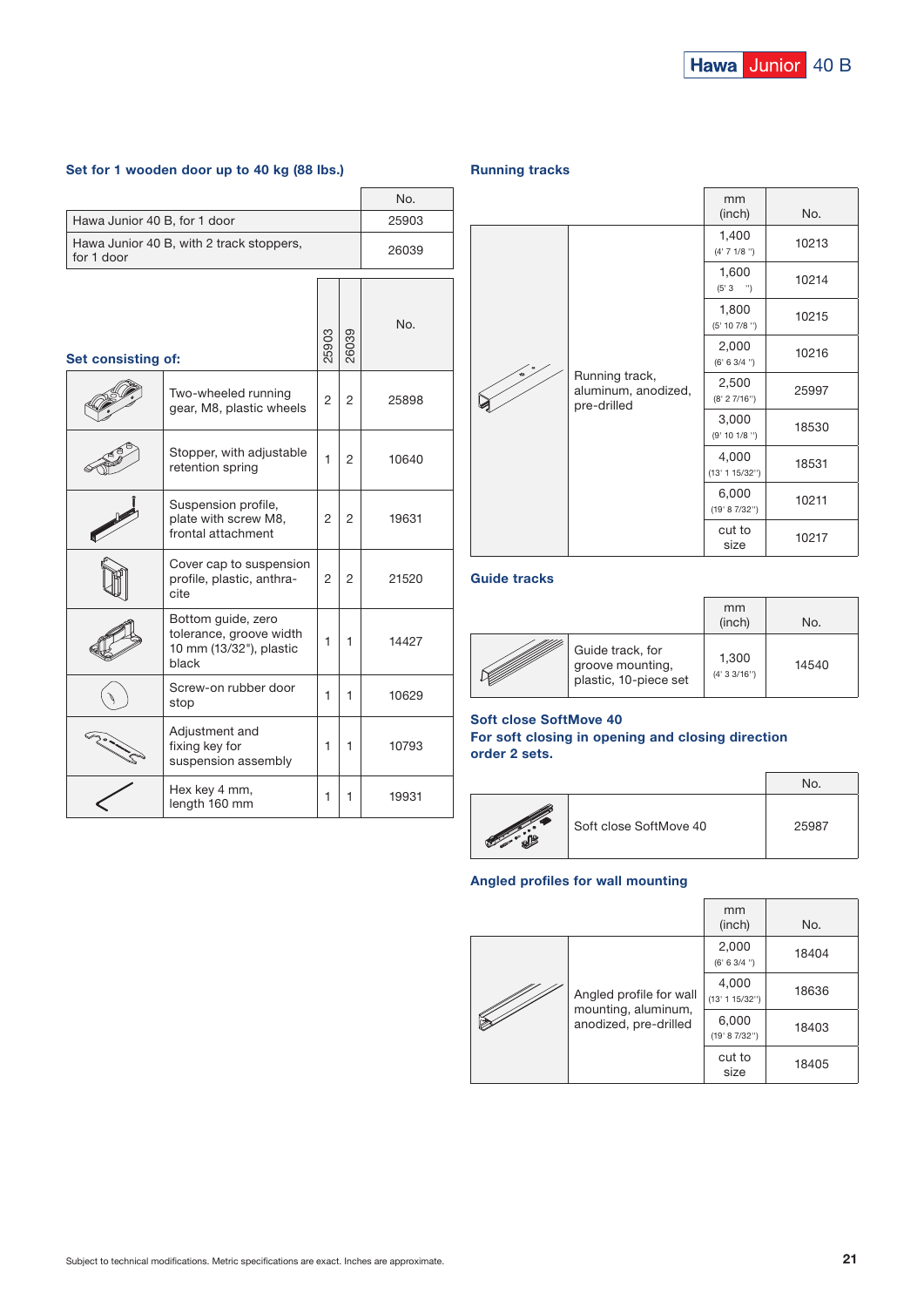

# Individual components to angled profile

|    |                                                          | No.   |
|----|----------------------------------------------------------|-------|
| d۲ | Assembly set for<br>wall mounting, 10-piece set          | 17785 |
|    | Cover cap, wall mounting,<br>plastic, anthracite, 1 pair | 21502 |

# Accessories

|                                                                                             | No.   |
|---------------------------------------------------------------------------------------------|-------|
| Cover cap for running track<br>Hawa Junior 40, plastic,<br>anthracite                       | 20901 |
| Bottom door stopper, with<br>centering, stainless steel look                                | 21473 |
| Bottom door stopper, with<br>centering, chrome-plated, matt                                 | 20773 |
| Bottom quide, rattle proof,<br>groove width 10 mm (13/32"),<br>plastic, black, 10-piece set | 25958 |